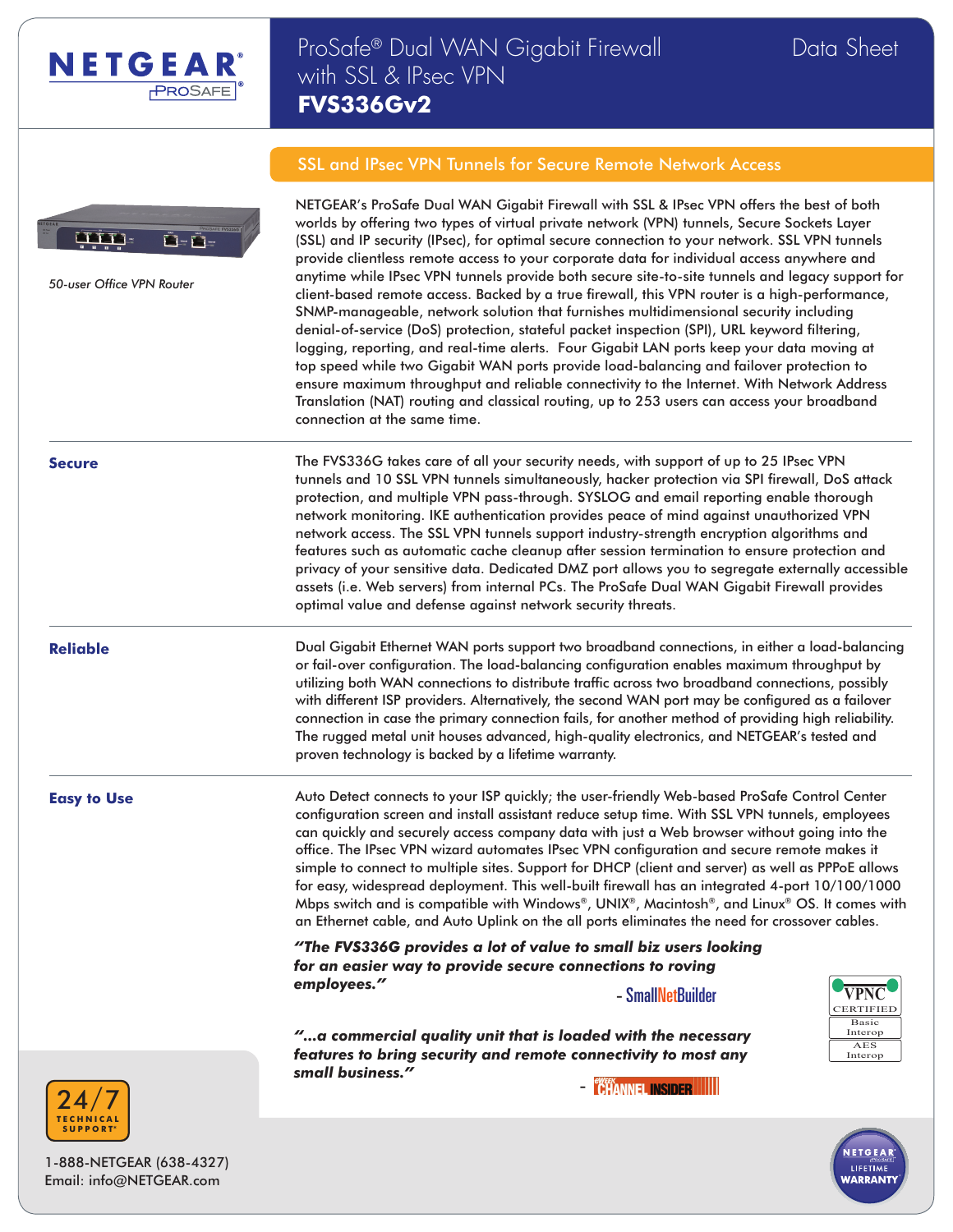# ProSafe® Dual WAN Gigabit Firewall with SSL & IPsec VPN FOSS ARE RESERVED FOSS336Gv2



#### **Technical Specifications**

# **• Physical Interfaces**

- LAN ports: Four (4) 10/100/1000 Mbps auto-sensing, Auto Uplink™ RJ-45 ports; one LAN port can be a dedicated hardware DMZ port
- WAN ports: Two (2) 10/100/1000 Mbps auto-sensing, Auto Uplink™ RJ-45 ports to connect to any broadband modem, such as DSL or cable
- Load balancing or fail-over modes

#### **• SPI firewall**

- Stateful packet inspection (SPI):
	- prevents denial-of-service (DoS) attacks
	- provides stealth mode
- user support: Unrestricted
- Keyword filtering on:
- address
- service (ex. FTP, SMTP, HTTP, RPL, SNMP, DNS, ICMP, NNTP, POP3, SSH, etc.)
- protocol
- Web URL port/service blocking
- file extension (ex. Java, URL, ActiveX)
- Port/service blocking

#### **• IPsec VPN functionality**

- Twenty-five (25) dedicated IPsec VPN tunnels
- Manual key and Internet Key Exchange Security Association (IKE SA) assignment
	- pre-shared key signature
- RSA/DSA signature
- Key life and IKE lifetime time settings
- Perfect forward secrecy
- Diffie-Hellman groups 1 and 2
- Oakley support
- Operating modes
	- main
- aggressive
- Fully qualified domain name (FQDN) support for dynamic IP address VPN connections

#### **• IPsec support**

- IPsec-based 56-bit (DES) 168-bit (3DES), or 256-bit (AES) encryption algorithm
- MD5 or SHA-1 hashing algorithm
- ESP support
- PKI features with X.509 v.3 certificate support
- remote access VPN (client-to-site), site-to-site VPN
- IPsec NAT traversal (VPN passthrough)

#### **• SSL VPN Functionality**

- Ten (10) dedicated SSL VPN tunnels
- SSL version support: SSLv3 and TLS 1.0
- SSL encryption support: DES, 3DES, ARC4, AES (ECB, CBC, XCBC, CNTR) 128/256 bit
- SSL message integrity: MD5, SHA-1, MAC-MDS/SHA-1, HMAC-MD5/SHA-1
- Certificate support:
	- RSA
	- Diffie-Hellman
- Self

# **• Routing Modes of Operation**

- Many-to-one Multi-network Address Translation (NAT)
- Classical routing
- Unrestricted users per port

# **• IP Address Assignment**

- Static IP address assignment
- Internal DHCP server on LAN
- DHCP client on WAN
- PPPoE client support

# **Performance Features**

# **• Throughput1**

- LAN-to-WAN: 60 Mbps total
- IPsec VPN (3DES): 16 Mbps
- SSL VPN: 10 Mbps

#### **• Connections**

– 10,000 concurrent sessions